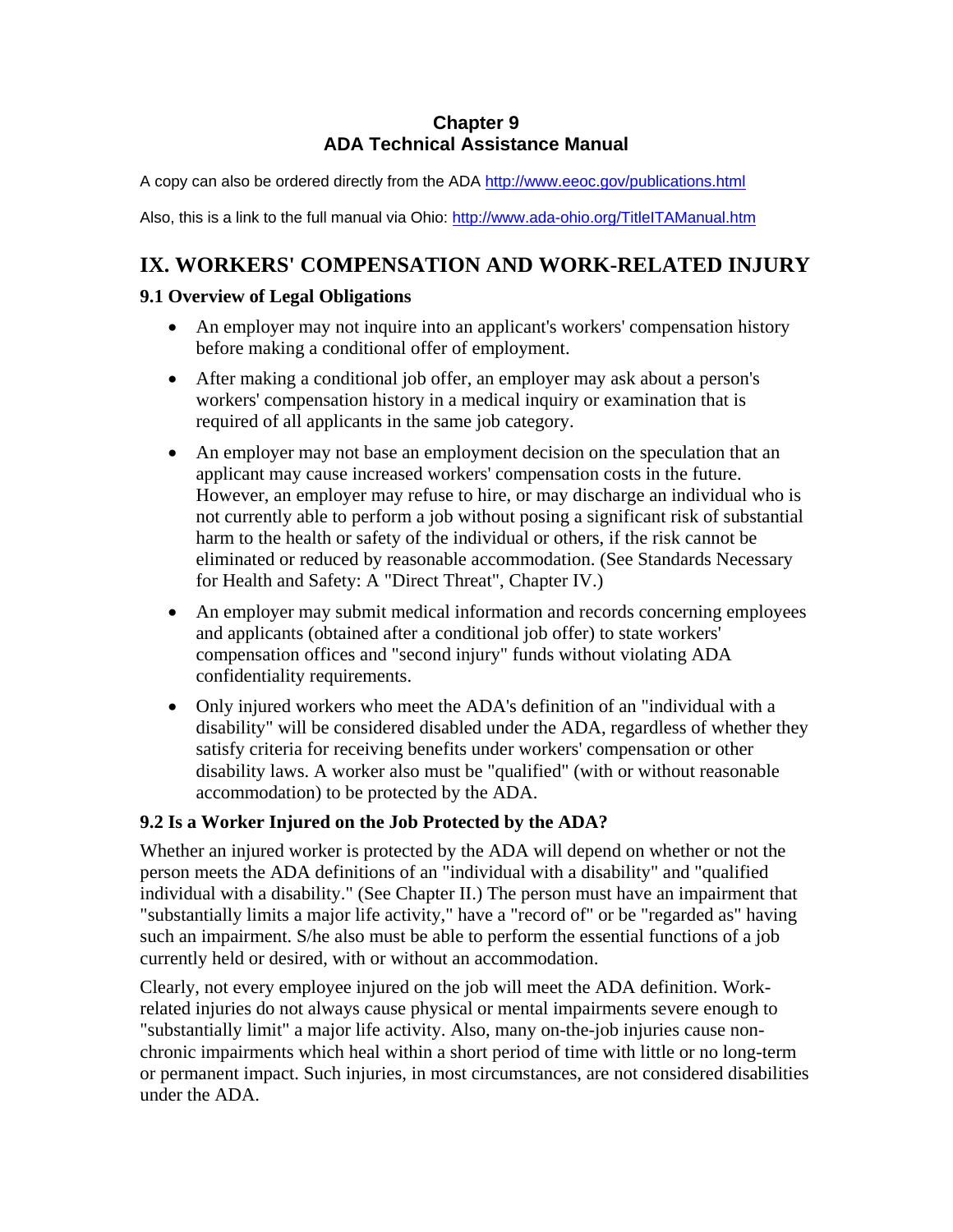The fact that an employee is awarded workers' compensation benefits, or is assigned a high workers' compensation disability rating, does not automatically establish that this person is protected by the ADA. In most cases, the definition of disability under state workers' compensation laws differs from that under the ADA, because the state laws serve a different purpose. Workers' compensation laws are designed to provide needed assistance to workers who suffer many kinds of injuries, whereas the ADA's purpose is to protect people from discrimination on the basis of disability.

Thus, many injured workers who qualify for benefits under workers' compensation or other disability benefits laws may not be protected by the ADA. An employer must consider work-related injuries on a case-by-case basis to know if a worker is protected by the ADA. Many job injuries are not "disabling" under the ADA, but it also is possible that an impairment which is not "substantially limiting" in one circumstance could result in, or lead to, disability in other circumstances.

**For example**: Suppose a construction worker falls from a ladder and breaks a leg and the leg heals normally within a few months. Although this worker may be awarded workers' compensation benefits for the injury, he would not be considered a person with a disability under the ADA. The impairment suffered from the injury did not "substantially limit" a major life activity, since the injury healed within a short period and had little or no long-term impact. However, if the worker's leg took significantly longer to heal than the usual healing period for this type of injury, and during this period the worker could not walk, s/he would be considered to have a disability. Or, if the injury caused a permanent limp, the worker might be considered disabled under the ADA if the limp substantially limited his walking, as compared to the average person in the general population.

An employee who was seriously injured while working for a former employer, and was unable to work for a year because of the injury, would have a **"record of"** a substantially limiting impairment. If an employer refused to hire or promote this person on the basis of that record, even if s/he had recovered in whole or in part from the injury, this would be a violation of the ADA.

If an impairment or condition caused by an on-the-job injury does not substantially limit an employee's ability to work, but the employer regards the individual as having an impairment that makes him/her unable to perform a class of jobs, such as "heavy labor," this individual would be **"regarded"** by the employer as having a disability. An employer who refused to hire or discharged an individual because of this perception would violate the ADA.

Of course, in each of the examples above, the employer would only be liable for discrimination if the individual was qualified for the position held or desired, with or without an accommodation.

#### **9.3 What Can an Employer Do to Avoid Increased Workers' Compensation Costs and Comply With the ADA?**

The ADA allows an employer to take reasonable steps to avoid increased workers' compensation liability while protecting persons with disabilities against exclusion from jobs they can safely perform.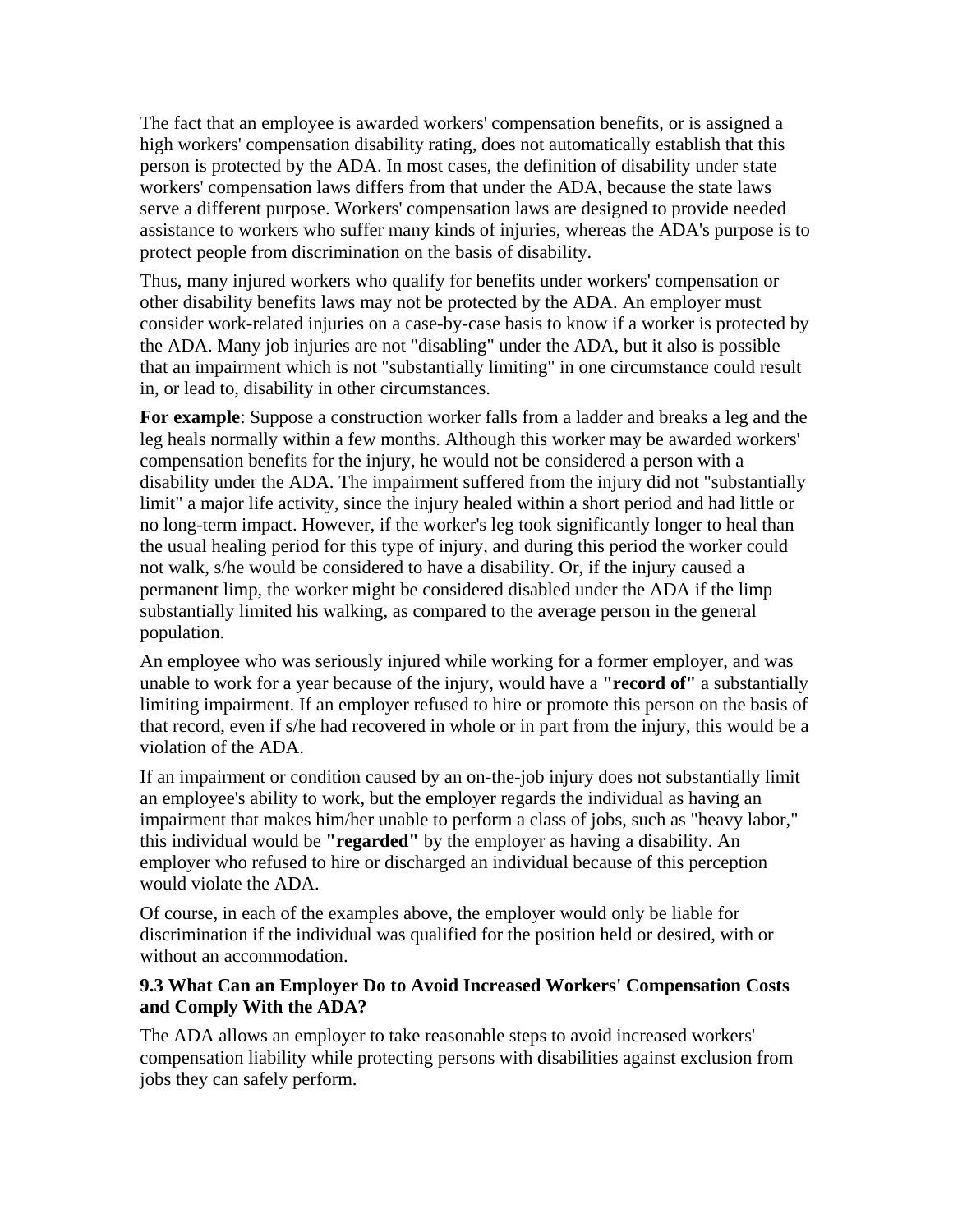## **Steps the Employer May Take**

After making a conditional job offer, an employer may inquire about a person's workers' compensation history in a medical inquiry or examination that is required of all applicants in the same job category. However, an employer may not require an applicant to have a medical examination because a response to a medical inquiry (as opposed to results from a medical examination) discloses a previous on-the-job injury, unless all applicants in the same job category are required to have the examination. (See Chapter V.)

The employer may use information from medical inquiries and examinations for various purposes, such as:

- to verify employment history;
- to screen out applicants with a history of fraudulent workers' compensation claims;
- to provide information to state officials as required by state laws regulating workers' compensation and "second injury" funds;
- to screen out individuals who would pose a "direct threat" to health or safety of themselves or others, which could not be reduced to an acceptable level or eliminated by a reasonable accommodation. (See Chapter IV.)

# **9.4 What Can an Employer Do When a Worker is Injured on the Job?**

## **Medical Examinations**

An employer may only make medical examinations or inquiries of an employee regarding disability if such examinations are job-related and consistent with business necessity. If a worker has an on-the-job injury which appears to affect his/her ability to do essential job functions, a medical examination or inquiry is job-related and consistent with business necessity. A medical examination or inquiry also may be necessary to provide reasonable accommodation. (See Chapter VI.)

When a worker wishes to return to work after absence due to accident or illness, s/he can only be required to have a "job-related" medical examination, not a full physical exam, as a condition of returning to work.

The ADA prohibits an employer from discriminating against a person with a disability who is "qualified" for a desired job. The employer cannot refuse to let an individual with a disability return to work because the worker is not fully recovered from injury, unless s/he: (1) cannot perform the essential functions of the job s/he holds or desires with or without an accommodation; or (2) would pose a significant risk of substantial harm that could not be reduced to an acceptable level with reasonable accommodation. (See Chapter IV.) Since reasonable accommodation may include reassignment to a vacant position, an employer may be required to consider an employee's qualifications to perform other vacant jobs for which s/he is qualified, as well as the job held when injured.

#### **"Light Duty" Jobs**

Many employers have established "light duty" positions to respond to medical restrictions on workers recovering from job-related injuries, in order to reduce workers'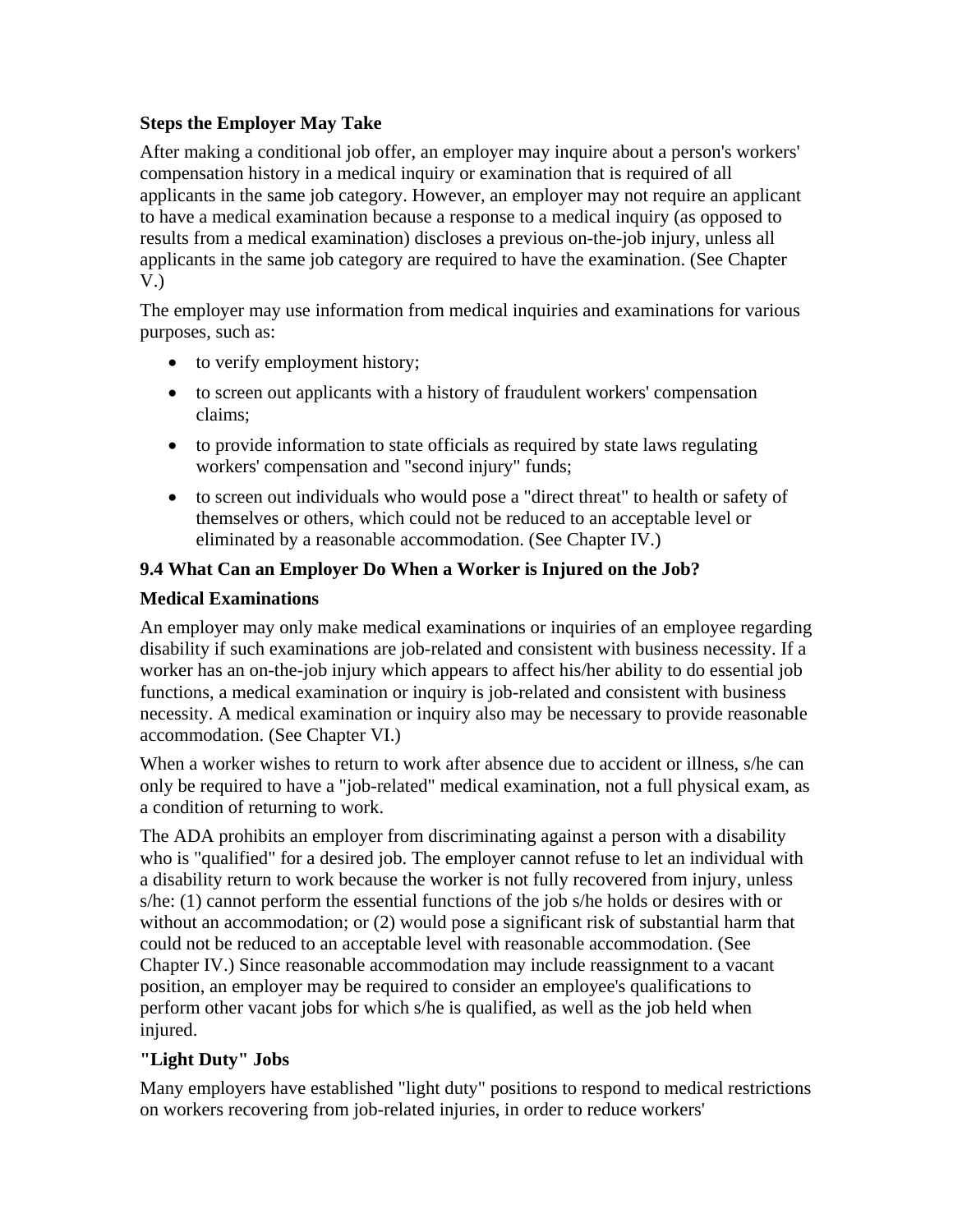compensation liability. Such positions usually place few physical demands on an employee and may include tasks such as answering the telephone and simple administrative work. An employee's placement in such a position is often limited by the employer to a specific period of time.

The ADA does not require an employer to create a "light duty" position unless the "heavy duty" tasks an injured worker can no longer perform are **marginal** job functions which may be reallocated to co-workers as part of the reasonable accommodation of jobrestructuring. In most cases however, "light duty" positions involve a totally different job from the job that a worker performed before the injury. Creating such positions by job restructuring is not required by the ADA. However, if an employer already has a vacant light duty position for which an injured worker is qualified, it might be a reasonable accommodation to reassign the worker to that position. If the position was created as a temporary job, a reassignment to that position need only be for a temporary period.

When an employer places an injured worker in a temporary "light duty" position, that worker is "otherwise qualified" for that position for the term of that position; a worker's qualifications must be gauged in relation to the position occupied, not in relation to the job held prior to the injury. It may be necessary to provide additional reasonable accommodation to enable an injured worker in a light duty position to perform the essential functions of that position.

**For example**: Suppose a telephone line repair worker broke both legs and fractured her knee joints in a fall. The treating physician states that the worker will not be able to walk, even with crutches, for at least nine months. She therefore has a "disability." Currently using a wheelchair, and unable to do her previous job, she is placed in a "light duty" position to process paperwork associated with line repairs. However, the office to which she is assigned is not wheelchair accessible. It would be a reasonable accommodation to place the employee in an office that is accessible. Or, the office could be made accessible by widening the office door, if this would not be an undue hardship. The employer also might have to modify the employee's work schedule so that she could attend weekly physical therapy sessions.

Medical information may be very useful to an employer who must decide whether an injured worker can come back to work, in what job, and, if necessary, with what accommodations. A physician may provide an employer with relevant information about an employee's functional abilities, limitations, and work restrictions. This information will be useful in determining how to return the employee to productive work, but the employer bears the ultimate responsibility for deciding whether the individual is qualified, with or without a reasonable accommodation. Therefore, an employer cannot avoid liability if it relies on a physician's advice which is not consistent with ADA requirements.

#### **9.5 Do the ADA's Pre-Employment Inquiry and Confidentiality Restrictions Prevent an Employer from Filing Second Injury Fund Claims?**

Most states have established "second injury" funds designed to remove financial disincentives in hiring employees with a disability. Without a second injury fund, if a worker suffered increased disability from a work-related injury because of a pre-existing condition, the employer would have to pay the full cost. The second injury fund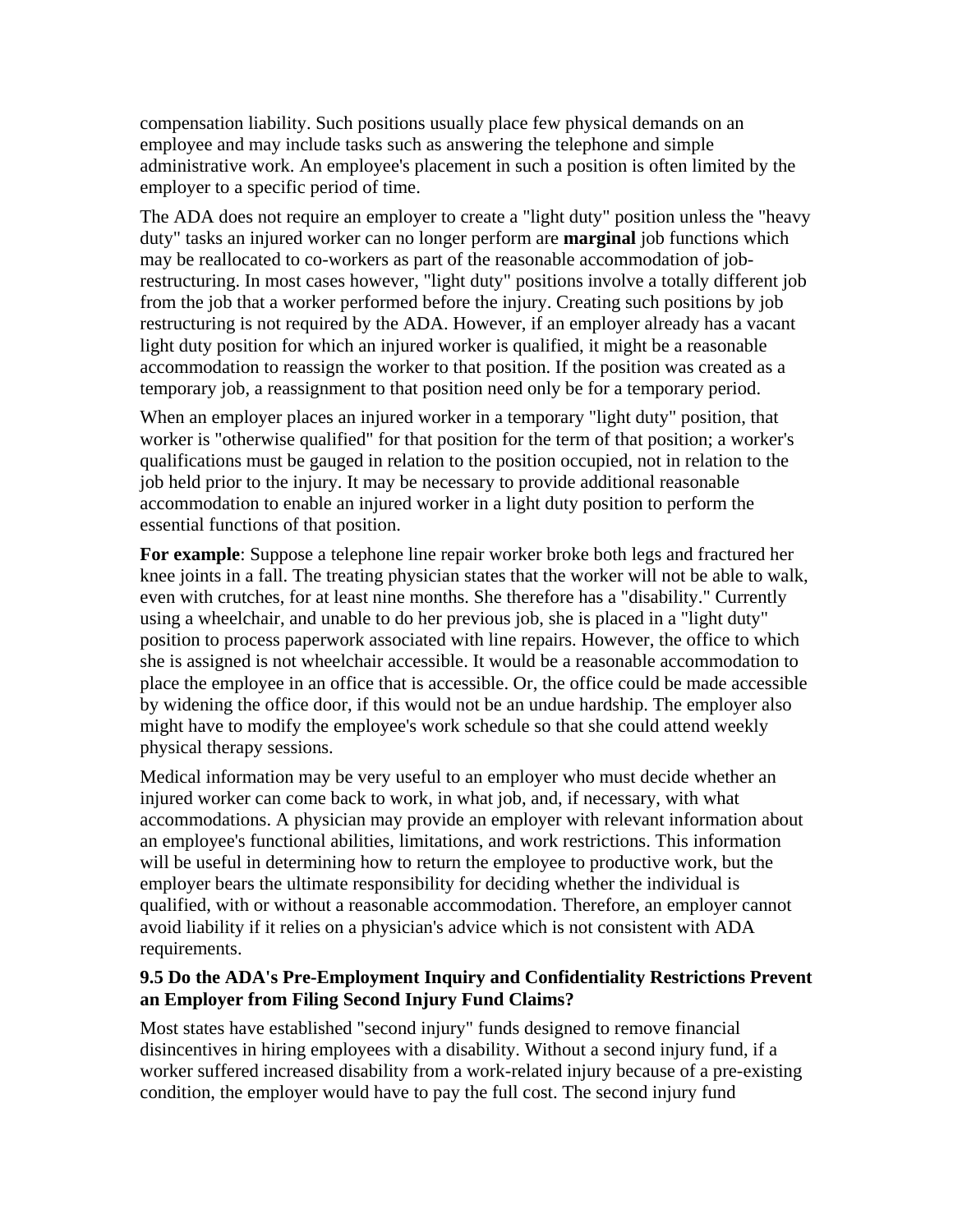provisions limit the amount the employer must pay in these circumstances, and provide for the balance to be paid out of a common fund.

Many second injury funds require an employer to certify that it knew at the time of hire that the employee had a pre-existing injury. The ADA does not prohibit employers from obtaining information about pre-existing injuries and providing needed information to second injury funds. As discussed in Chapter VI., an employer may make such medical inquiries and require a medical examination after a conditional offer of employment, and before a person starts work, so long as the examination or inquiry is made of all applicants in the same job category. Although the ADA generally requires that medical information obtained from such examinations or inquiries be kept confidential, information may be submitted to second injury funds or state workers' compensation authorities as required by state workers' compensation laws.

## **9.6 Compliance with State and Federal Workers' Compensation Laws**

## a. **Federal Laws**

It may be a defense to a charge of discrimination under the ADA that a challenged action is required by another Federal law or regulation, or that another Federal law prohibits an action that otherwise would be required by the ADA. This defense is not valid, however, if the Federal standard does not require the discriminatory action, or if there is a way that an employer can comply with both legal requirements.

## b. **State Laws**

ADA requirements supersede any **conflicting** state workers' compensation laws.

**For example**: Some state workers' compensation statutes make an employer liable for paying additional benefits if an injury occurs because the employer assigned a person to a position likely to jeopardize the person's health or safety, or exacerbate an earlier workers' compensation injury. Some of these laws may permit or require an employer to exclude a disabled individual from employment in cases where the ADA would not permit such exclusion. In these cases, the ADA takes precedence over the state law. An employer could not assert, as a valid defense to a charge of discrimination, that it failed to hire or return to work an individual with a disability because doing so would violate a state workers' compensation law that required exclusion of this individual.

## **9.7 Does Filing a Workers' Compensation Claim Prevent an Injured Worker from Filing a Charge Under the ADA?**

Filing a workers' compensation claim does not prevent an injured worker from filing a charge under the ADA. "Exclusivity" clauses in state workers' compensation laws bar all other civil remedies related to an injury that has been compensated by a workers' compensation system. However, these clauses do not prohibit a qualified individual with a disability from filing a discrimination charge with EEOC, or filing a suit under the ADA, if issued a "right to sue" letter by EEOC. (See Chapter X.)

## **9.8 What if an Employee Provides False Information About his/her Health or Physical Condition?**